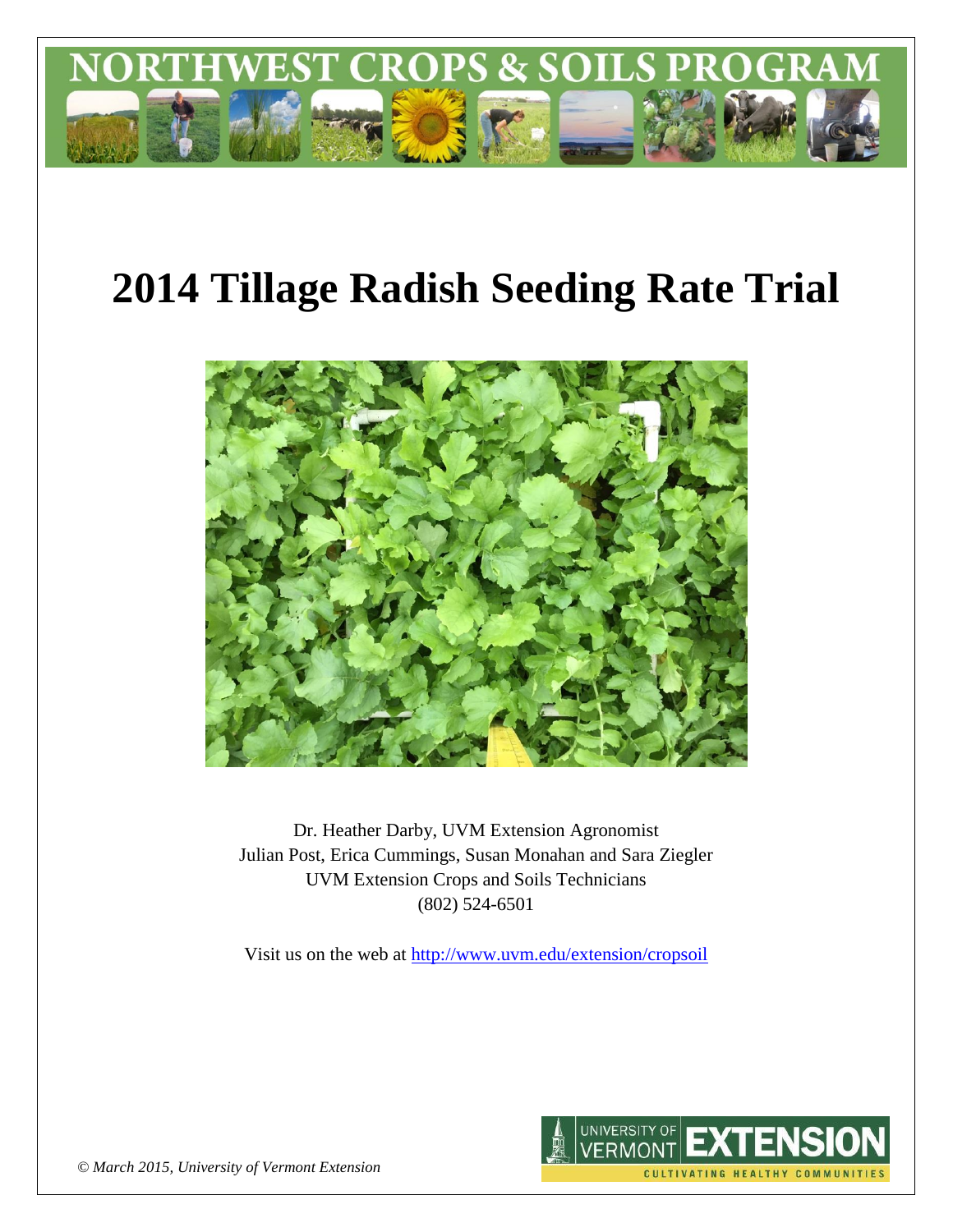## **2014 TILLAGE RADISH SEEDING RATE TRIAL Dr. Heather Darby, University of Vermont Extension heather.darby[at]uvm.edu**

Tillage radishes are being utilized by farmers as a new cover crop for their unique characteristics. Tillage radishes are quick at scavenging nitrogen, provide good ground cover, and break down very quickly in the spring to make way for spring planting and provide available nitrogen to the next crop. The plants winter kill, but the dead frozen plant material can still supress the earliest spring weeds from establishing. The holes left by decomposed roots allow more water to infiltrate the soil. Growing tillage radish as a cover crop in the northeast is new and best practices for success have yet to be established. Proper seeding rates must be determined to enable the crop to proivde quick ground cover and substantial root growth while minimizing planting costs.

## **MATERIALS AND METHODS**

A trial was conducted at Borderview Research Farm in Alburgh, Vermont in 2014 to evaluate four tillage radish seeding rates. The experimental design was a randomized block of 5'x 20' with three replications (Table 1). The soil was a Benson rocky silt loam, and the area was previously planted with spring wheat and oats. The seedbed was prepared with a fall chisel, disk, and spike tooth harrow.

| Location                  | Borderview Research Farm - Alburgh, VT     |  |  |
|---------------------------|--------------------------------------------|--|--|
| Soil type                 | Benson rocky silt loam                     |  |  |
| Previous crop             | Spring wheat/oats                          |  |  |
| <b>Tillage operations</b> | Fall chisel plow, disk, spike tooth harrow |  |  |
| Plot size (ft.)           | 5 x 20                                     |  |  |
| <b>Replicates</b>         | 3                                          |  |  |
| <b>Seeding rates</b>      | 3, 6, 8 and 12 lbs/ac <sup>-1</sup>        |  |  |
| <b>Planting date</b>      | $27$ -Aug                                  |  |  |
| <b>Harvest date</b>       | $29$ -Oct                                  |  |  |

|  |  |  |  | Table 1. Agronomic information for the 2014 tillage radish seeding rate trial at Borderview Research Farm. |
|--|--|--|--|------------------------------------------------------------------------------------------------------------|
|  |  |  |  |                                                                                                            |
|  |  |  |  |                                                                                                            |
|  |  |  |  |                                                                                                            |

The radishes were planted on 27-Aug. The four seeding rates were 3, 6, 8 and 12 lbs per acre. Tillage radish biomass was measured on 29-Oct. Just before harvest, percent cover was determined by analyzing pictures of a 0.5m² subsample of each plot. Percent cover analysis was performed with the "Imaging Crop Response Analyzer" computer program (http://imaging-crops.dk/). Weights for the harvested material (root and vegetation) were recorded. Five plants were selected at random from each plot sample to record root diameter and length. Subsamples of vegetation and roots were weighed before and after drying to determine dry matter for each plot. Dried vegetation was ground with a Wiley laboratory mill. The coarsely-ground plot samples were brought to the lab where they were reground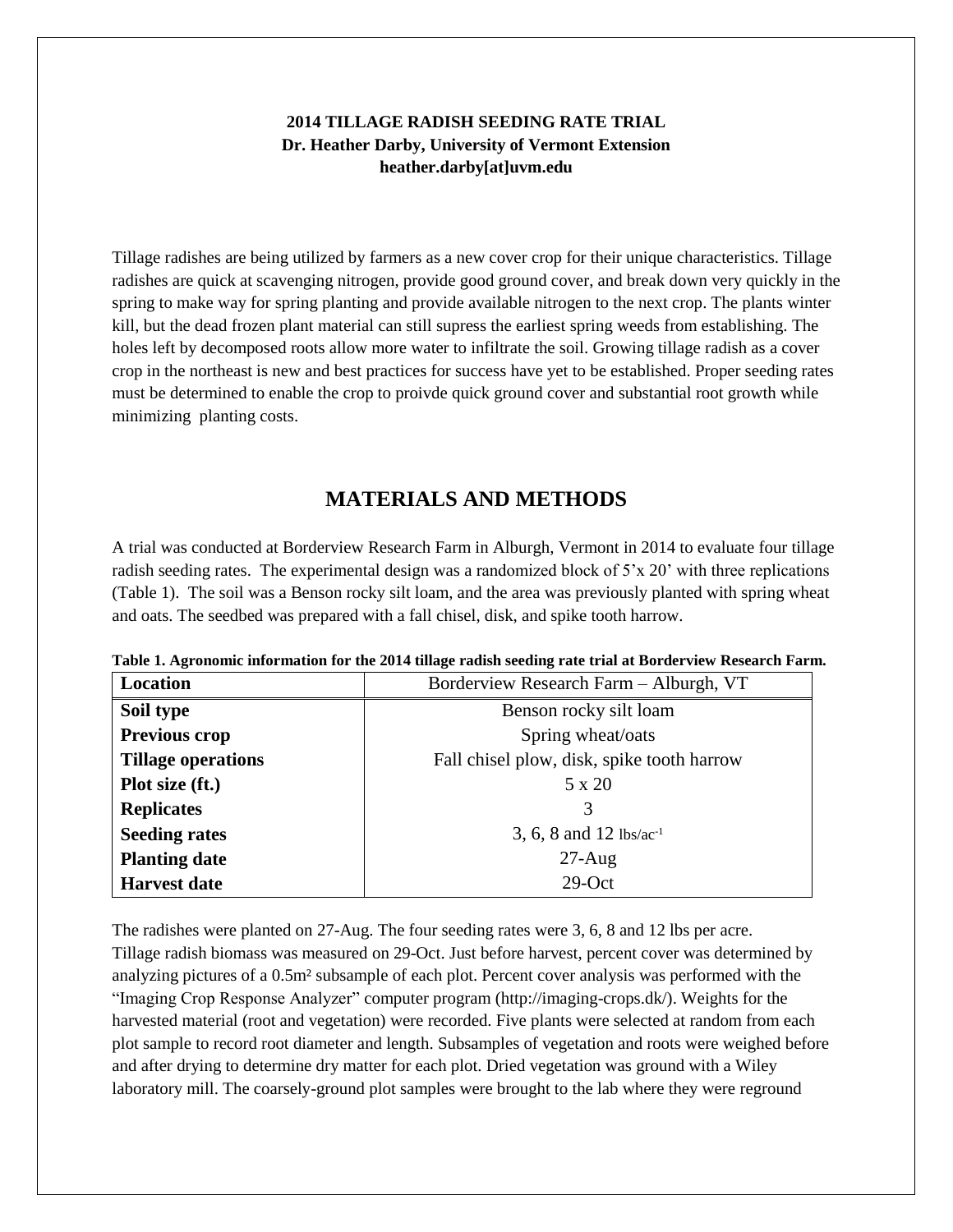using a cyclone sample mill (1mm screen) from the UDY Corporation. A subsample of each was retained for nitrogen analysis. The subsamples were analyzed for nitrogen content at the University of Vermont's Testing Laboratory in Burlington, VT.

Biomass data and stand characteristics were analyzed using mixed model analysis using the mixed procedure of SAS (SAS Institute, 1999). Replications within trials were treated as random effects, and hybrids were treated as fixed. Hybrid mean comparisons were made using the Least Significant Difference (LSD) procedure when the F-test was considered significant ( $p<0.10$ ).

Variations in yield and quality can occur because of variations in genetics, soil, weather, and other growing conditions. Statistical analysis makes it possible to determine whether a difference among hybrids is real or whether it might have occurred due to other variations in the field. At the bottom of each table a LSD value is presented for each variable (i.e. yield). Least Significant Differences (LSDs) at the 0.10 level of significance are shown. Where the difference between two hybrids within a column is equal to or greater than the LSD value at the bottom of the column, you can be sure that for 9 out of 10 times, there is a real difference between the two hybrids. In the example below, hybrid C is significantly different from hybrid A but not from hybrid B. The difference between C and B is equal to 1.5, which is less than the LSD value of 2.0. This means that these hybrids did not differ in yield. The difference between C and A is equal to 3.0, which is greater than the LSD value of 2.0. This means that the yields of these hybrids were significantly different from one another. The asterisk indicates that hybrid B was not significantly lower than the top yielding hybrid C, indicated in bold.

| Hybrid        | Yield  |
|---------------|--------|
| А             | 6.0    |
| B             | $7.5*$ |
| $\mathcal{C}$ | $9.0*$ |
| LSD(0.10)     | 2.0    |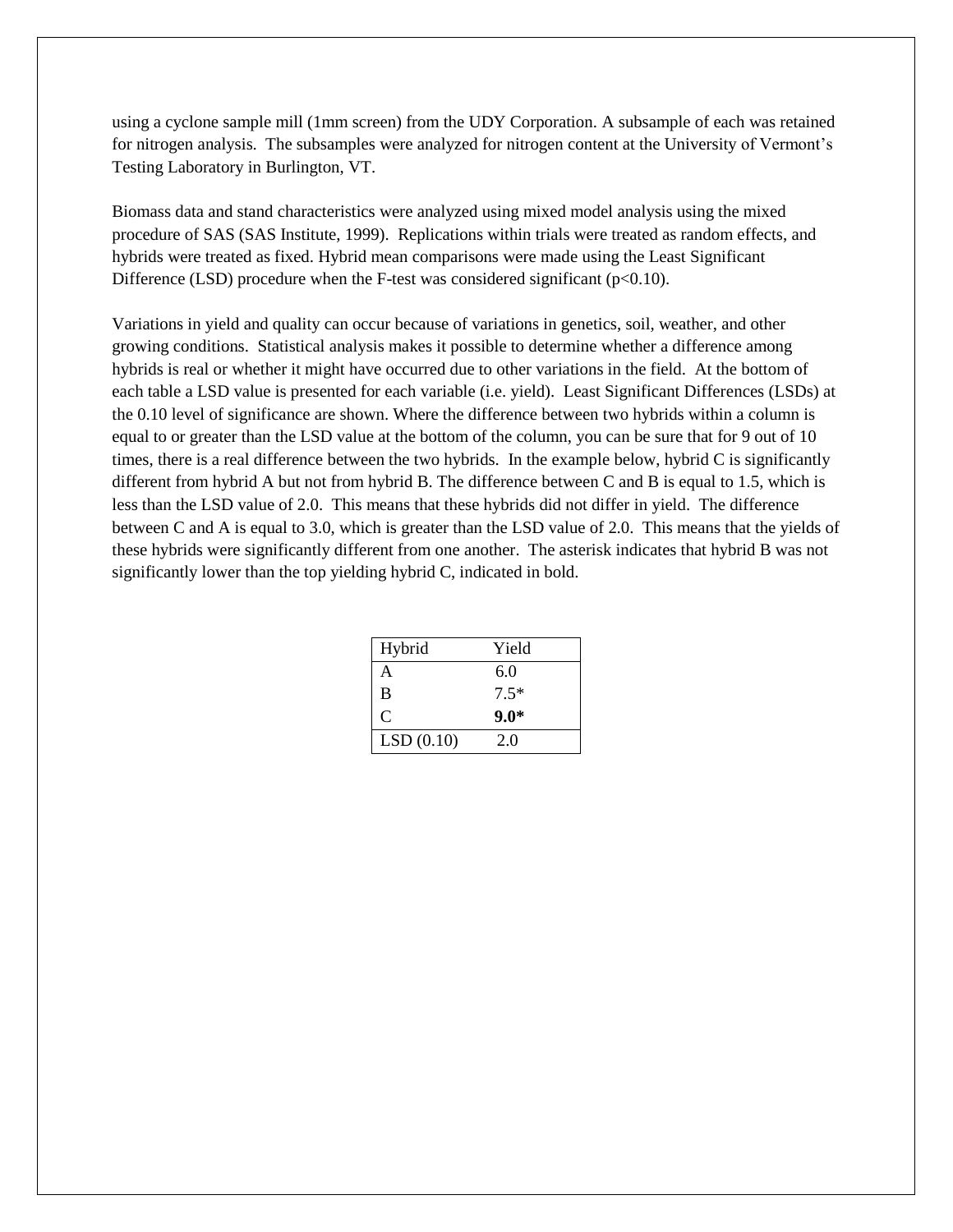## **RESULTS**

Using data from a Davis Instruments Vantage Pro2 weather station at Borderview Research Farm in Alburgh, VT, weather data was summarized for fall 2014 (Table 2). The table shows weather information from the month the crop was planted (August) through the month it was harvested (October). August was slightly cooler than usual, with average weather in September and warmer than normal in October (based on 1981-2010 data). While August and October had average levels of precipitation, September was dry with 2.31 inches less than the average rainfall. There were an accumulated 1016 Growing Degree Days (GDDs) at a base temperature of 50°F from the beginning of August to the end of October. This was 117 more than the historical 30-year average for August-October.

| Alburgh, VT                       | August | September | October |
|-----------------------------------|--------|-----------|---------|
| Average temperature $(^{\circ}F)$ | 67.6   | 60.6      | 51.9    |
| Departure from normal             | $-1.2$ | 0.0       | 3.7     |
|                                   |        |           |         |
| Precipitation (inches)            | 3.98   | 1.33      | 4.27    |
| Departure from normal             | 0.07   | $-2.31$   | 0.67    |
|                                   |        |           |         |
| Growing Degree Days (base 50°F)   | 550    | 339       | 127     |
| Departure from normal             | $-31$  | 21        | 127     |
|                                   |        |           |         |
| Growing Degree Days (base 44°F)   | 736    | 501       | 258     |
| Departure from normal             | $-31$  | 3         | 128     |
|                                   |        |           |         |
| Growing Degree Days (base 32°F)   | 1108   | 860       | 622     |
| Departure from normal             | $-31$  | 2         | 119     |

| Table 2. Summarized weather data for fall 2014 - Alburgh, VT. |  |  |  |  |  |  |  |
|---------------------------------------------------------------|--|--|--|--|--|--|--|
|---------------------------------------------------------------|--|--|--|--|--|--|--|

Based on weather data from a Davis Instruments Vantage Pro2 with WeatherLink data logger. Historical averages are for 30 years of NOAA data (1981-2010) from Burlington, VT.

Although differences were not significant, the 6 lbs per acre seeding rate had the highest total yield as well as nitrogen scavenged per acre (Table 3). On average tillage radishes produced 1573 lbs of dry matter per acre and were able to scavenge 40.4 lbs of nitrogen per acre from the soil. Increased biomass may be achieved from earlier planting dates.

| Table 3: Dry matter yield and harvest dry matter percent by seeding rate, Alburgh, VT 2014. |  |  |  |  |  |  |  |  |
|---------------------------------------------------------------------------------------------|--|--|--|--|--|--|--|--|
|---------------------------------------------------------------------------------------------|--|--|--|--|--|--|--|--|

| Seeding rate  |                        |                        | Nitrogen yield Dry matter yield Harvest dry matter |
|---------------|------------------------|------------------------|----------------------------------------------------|
|               |                        |                        |                                                    |
| $lbs/ac^{-1}$ | $lbs$ ac <sup>-1</sup> | $lbs$ ac <sup>-1</sup> | $\frac{0}{0}$                                      |
| 3             | 36.3                   | 1288                   | 6.2                                                |
| 6             | 49.1                   | 1860                   | 9.0                                                |
| 8             | 36.7                   | 1628                   | 7.5                                                |
| 12            | 38.8                   | 1535                   | 7.7                                                |
| LSD(0.10)     | <b>NS</b>              | <b>NS</b>              | <b>NS</b>                                          |
| Trial mean    | 40.4                   | 1573                   | 7.6                                                |
|               |                        |                        |                                                    |

Treatments indicated in **bold** had the top observed performance.

LSD – Least significant difference.

NS = No significant difference.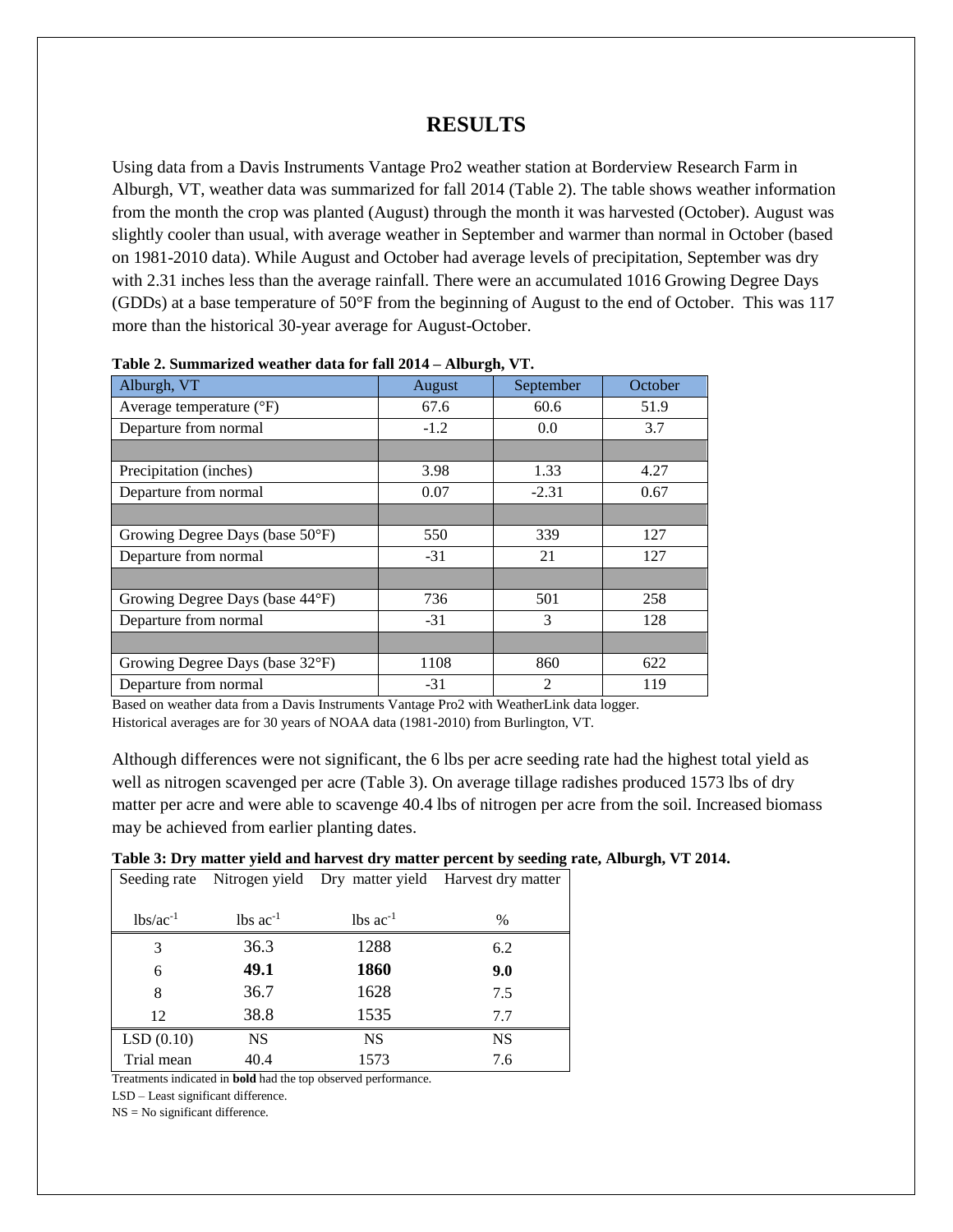Seeding rate did not significantly impact root length or diameter (Table 4). On average tillage radishes produced roots that were 19.0 inches long and 1.8 inches wide. The 6 lbs per acre seeding rate also had the longest average root length, although it was not significantly different from the other treatments (Table 4). As expected, the 3 lbs per acre seeding rate had the widest root diameter, although not significantly wider than the other treatments (Table 4).

| Seeding rate  | Root length | Root diameter |
|---------------|-------------|---------------|
| $lbs/ac^{-1}$ | in          | in            |
| 3             | 19.9        | 2.4           |
| 6             | 20.9        | 1.7           |
| 8             | 18.4        | 1.7           |
| 12            | 16.6        | 1.6           |
| LSD(0.10)     | <b>NS</b>   | <b>NS</b>     |
| Trial mean    | 19.0        | 1.8           |

#### **Table 4: Root length and root diameter by seeding Rate, Alburgh, VT, 2014.**

Treatments indicated in **bold** had the top observed performance.

LSD – Least significant difference. NS = Not significant difference.

Similarly, there was no significant difference among seeding rates for percent soil cover. All seeding rates provided excellent soil cover indicating that this cover crop can protect the soil from potential erosive forces such as wind and rain.

#### **Table 5. Percent soil cover by seeding rate, Alburgh, VT, 2014.**

|                        | Percent soil |
|------------------------|--------------|
| Seeding rate           | cover        |
| $lbs$ ac <sup>-1</sup> | $\%$         |
| 3                      | 98.3         |
| 6                      | 99.1         |
| 8                      | 98.9         |
| 12                     | 98.4         |
| LSD(0.10)              | NS           |
| Trial mean             | 98.7         |

Treatments indicated in **bold** had the top observed performance. LSD – Least significant difference.

NS = Not significant difference.